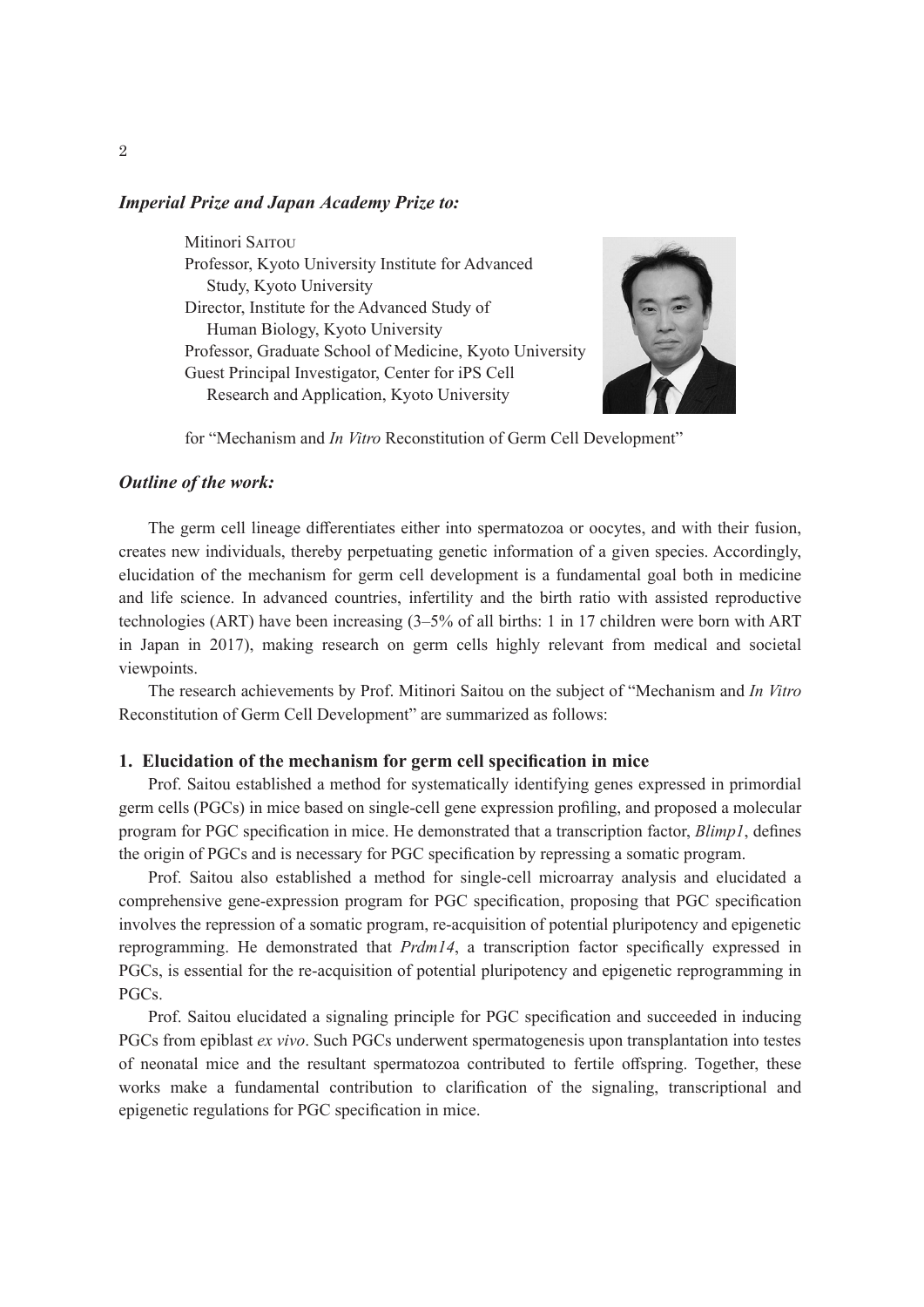### **2.** *In vitro* **reconstitution of mouse germ cell development and its application**

Based on the mechanism for germ cell specification in mice, Prof. Saitou succeeded in inducing PGC-like cells (PGCLCs) from pluripotent stem cells (PSCs) [embryonic stem cells (ESCs) and induced pluripotent stem cells (iPSCs)] in mice. Male PGCLCs contributed to spermatogenesis upon transplantation into testes of neonatal mice, and female PGCLCs contributed to oogenesis upon aggregation with embryonic ovarian somatic cells (reconstituted ovaries) followed by transplantation into ovarian bursa, and the resultant spermatozoa and oocytes contributed to fertile offspring. These works provided the first demonstration that germ cells induced from PSCs *in vitro* can differentiate into spermatozoa and oocytes, and contribute to fertile offspring.

Based on the *in vitro* system, Prof. Saitou clarified the mechanisms of fundamental events for sexual reproduction, including epigenetic reprogramming and female sex determination of germ cells/meiotic entry. In particular, he demonstrated that genome-wide DNA demethylation in PGCs occurs through a replication-coupled passive mechanism with repression of DNA methyltransferase activities.

He also succeeded in inducing spermatogonial stem cell-like cells via an aggregation culture of PGCLCs with embryonic testicular somatic cells (reconstituted testes), and contributed to establishing the method for a reconstituted ovary culture for *in vitro* oogenesis. Furthermore, he succeeded in generating fertile offspring from iPSCs derived from infertile mice with sex chromosome abnormalities, including a model for Klinefelter syndrome. These works have opened new frontiers in reproductive biology.

# **3.** *In vitro* **reconstitution of human germ cell development based on primate developmental biology and its application**

With the goal of extending the knowledge in mice into humans, Prof. Saitou performed an important series of experiments in developmental biology using a primate model. Through singlecell RNA sequence analyses of the pluripotent cell lineage in cynomolgus monkeys, he demonstrated that human and monkey PSCs are similar in gene expression to post-implantation epiblast, and all such cells are in turn homologous to pre-gastrulating epiblast in mice, thereby defining a developmental coordinate of the spectrum of pluripotency in humans, monkeys, and mice. He also found that PGCs in cynomolgus monkeys are specified in the nascent amnion, highlighting the value of studying the developmental biology of primates.

Prof. Saitou succeeded in inducing human PGCLCs from human iPSCs, and demonstrated that transcription factors involved in human PGC specification diverge from those in mice both in terms of the factors themselves (*EOMES*, *SOX17*) and with respect to their hierarchy of actions (*TFAP2C*, *BLIMP1*). Moreover, by culturing human PGCLCs with mouse embryonic ovarian somatic cells, he succeeded in differentiating human PGCLCs into oogonia with epigenetic reprogramming and a precursory state for meiosis. These works are the first demonstration of the germline potential of human PSCs, and establish the foundation for human *in vitro* gametogenesis.

In summary, Prof. Saitou has made a vital contribution to advancing our understanding of the mechanism for germ cell development and establishing a system for its *in vitro* reconstitution. His work will contribute to clarifying not only the specific traits of humans and primates and how they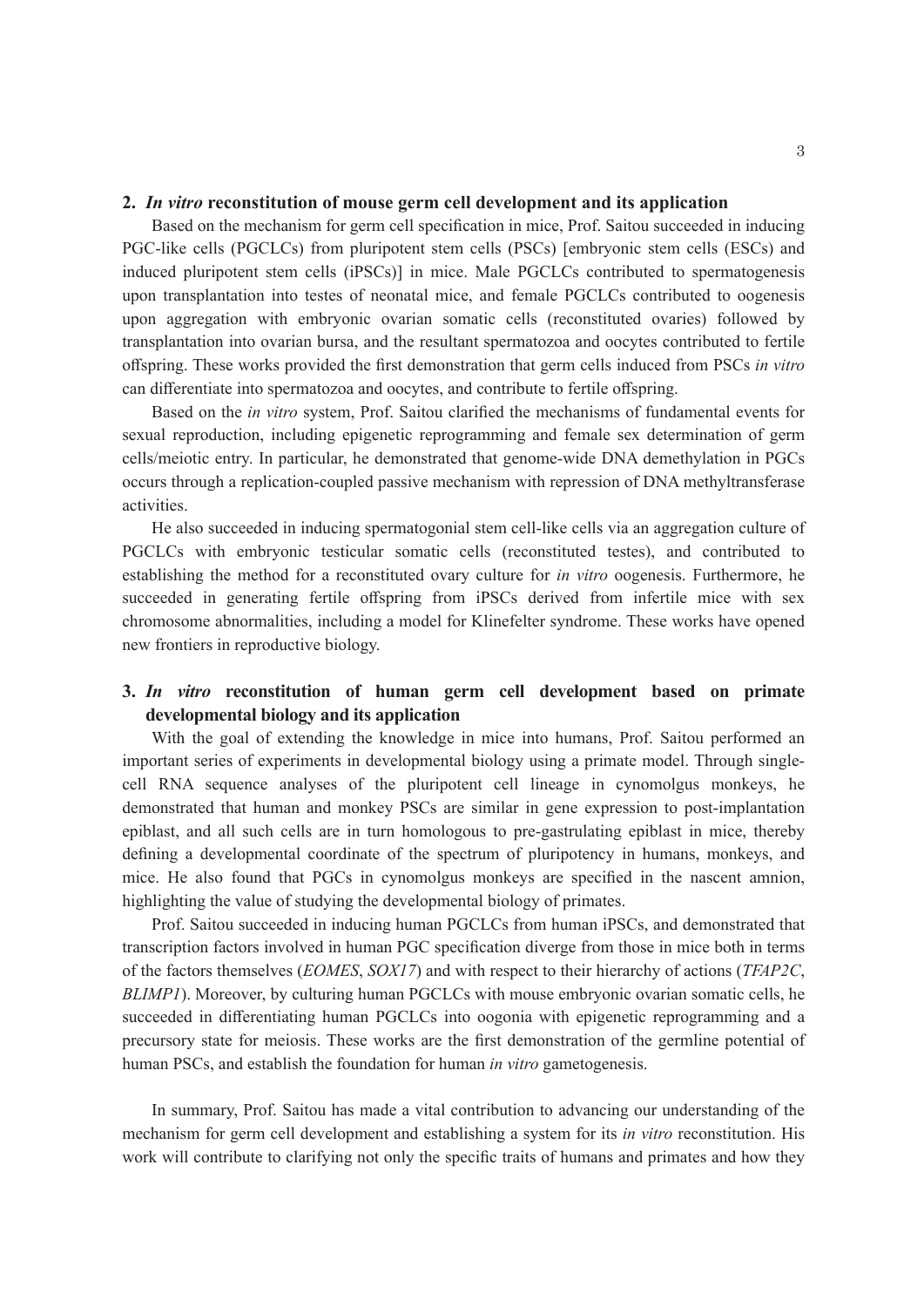have evolved, but also the etiology of infertility and genetic/epigenetic disorders, paving a new path forward for reproductive medicine.

## **List of Main Publications**

- 1. Saitou, M., Barton, S. C., and Surani, M. A. A molecular programme for the specification of germ cell fate in mice. *Nature*, **418**; 293–300, 2002.
- 2. Ohinata, Y., Payer, B., O'Carroll, D., Ancelin, K., Ono, Y., Sano, M., Barton, S. C., Obukhanych, T., Nussenzweig, M., Tarakhovsky, A., \*Saitou, M., and \*Surani, M. A. Blimp1 is a critical determinant of the germ cell lineage in mice. *Nature*, **436**; 207–213, 2005. \*Cocorrespondence.
- 3. Kurimoto, K., Yabuta, Y., Ohinata, Y., Ono, Y., Uno, K. D., Yamada, R. G., Ueda, H. R., and Saitou, M. An improved single-cell cDNA amplification method for efficient high-density oligonucleotide microarray analysis. *Nucl. Acids Res.*, **34**; e42, 2006.
- 4. Kurimoto, K., Yabuta, Y., Ohinata, Y., Shigeta, M., Yamanaka, K., and Saitou, M. Complex genome-wide transcription dynamics orchestrated by Blimp1 for the specification of the germ cell lineage in mice. *Genes Dev.*, **22**; 1617–1635, 2008.
- 5. Yamaji, M., Seki, Y., Kurimoto, K., Yabuta, Y., Yuasa, M., Shigeta, M., Yamanaka, K., Ohinata, Y., and Saitou, M. Critical function of *Prdm14* for the establishment of the germ cell lineage in mice. *Nat. Genet.*, **40**; 1016–1022, 2008.
- 6. Ohinata, Y., Ohta, H., Shigeta, M., Yamanaka, K., Wakayama, T., and Saitou, M. A signaling principle for the specification of the germ cell lineage in mice. *Cell*, **137**; 571–584, 2009.
- 7. Hayashi, K., Ohta, H., Kurimoto, K., Aramaki, S., and Saitou, M. Reconstitution of the mouse germ cell specification pathway in culture by pluripotent stem cells. *Cell*, **146**; 519–532, 2011.
- 8. Hayashi, K., Ogushi, S., Kurimoto, K., Shimamoto, S., Ohta, H., and Saitou, M. Offspring from oocytes derived from *in vitro* primordial germ cell–like cells in mice. *Science*, **338**; 971–975, 2012.
- 9. Kagiwada, S., Kurimoto, K., Hirota, T., Yamaji, M., and Saitou, M. Replication-coupled passive DNA demethylation for the erasure of genome imprints in mice. *EMBO J.*, **32**; 340–353, 2013.
- 10. Yamaji, M., Ueda, J., Hayashi, K., Ohta, H., Yabuta, Y., Kurimoto, K., Nakato, R., Yamada, Y., Shirahige, K., and Saitou, M. PRDM14 ensures naive pluripotency through dual regulation of signaling and epigenetic pathways in mouse embryonic stem cells. *Cell Stem Cell*, **12**; 368–382, 2013.
- 11. Nakaki, F., Hayashi, K., Ohta, H., Kurimoto, K., Yabuta, Y., and Saitou, M. Induction of mouse germ-cell fate by transcription factors *in vitro*. *Nature*, **501**; 222–226, 2013.
- 12. Aramaki, S., Hayashi, K., Kurimoto, K., Ohta, H., Yabuta, Y., Iwanari, H., Mochizuki, Y., Hamakubo, T., Kato, Y., Shirahige, K., and Saitou, M. A mesodermal factor, T, specifies mouse germ cell fate by directly activating germline determinants. *Dev. Cell*, **27**; 516–529, 2013.
- 13. Kurimoto, K., Yabuta, Y., Hayashi, K., Ohta, H., Kiyonari, H., Mitani, T., Moritoki, Y., Kohri, K., Kimura, H., Yamamoto, T., Katou, Y., Shirahige, K., and Saitou, M. Quantitative dynamics of chromatin remodeling during germ cell specification from mouse embryonic stem cells. *Cell Stem Cell*, **16**; 517–532, 2015.